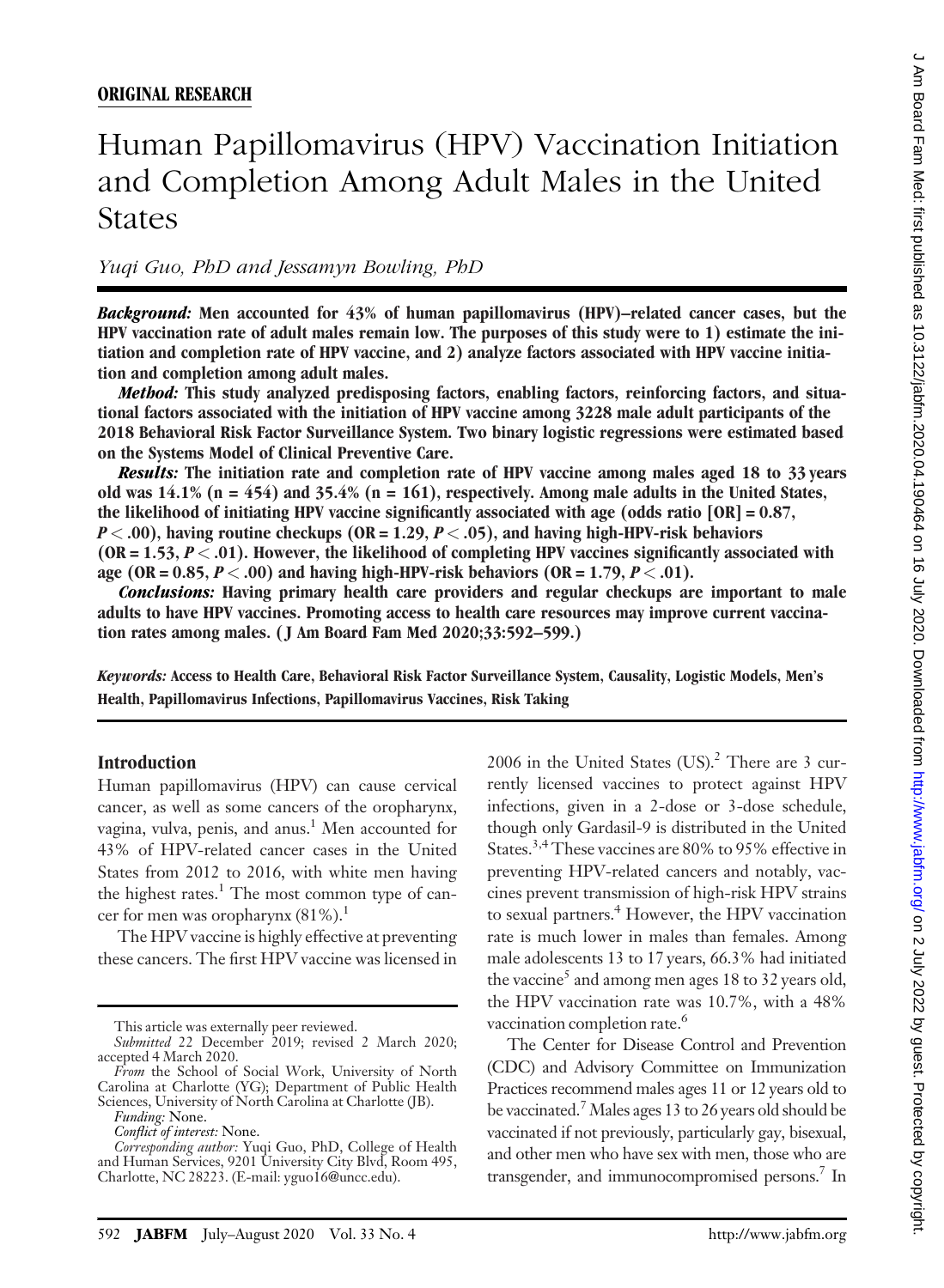October 2018, the US Food and Drug Administration (FDA) expanded the approved age group for Gardasil-9 among males to ages 9 to 45 years.<sup>8</sup> Likewise, in 2019, the CDC began suggesting that clinical providers share decision making regarding HPV vaccination with males ages 26 to 45 years old.

Much of the literature about HPV vaccination has focused on young boys or adolescents. However, there is little knowledge available regarding HPV vaccine use in the adult male population. The objectives of this study were to 1) estimate HPV vaccine initiation and completion rates among adult males in the United States and 2) to analyze factors associated with HPV vaccine initiation and completion among adult males. To achieve study objectives, this study conducted an analysis using data from the 2018 Behavioral Risk factor Surveillance System (BRFSS) of adult males 18 to 33 years old who were 11 to 26 years old in 2011.

### Literature Review

The Systems Model of Clinical Preventive Care (SMCPC) was used as the theoretical model to analyze factors associated with HPV vaccination.<sup>9</sup> The SMCPC has been previously used to analyze preventive health care use.10,11 The SMCPC conceptualizes factors related to clinical preventive care into 4 categories: predisposing, enabling, reinforcing, and situational factors. Predisposing factors refer to patients' health beliefs and attitudes, and demographics. Enabling factors refer to the resources that can assist patients in accessing clinical preventive care, such as income and insurance. Reinforcing factors strengthen individuals' likelihood of initiating the HPV vaccine, such as having a primary health care provider and health care utilization. Situational factors are related to correlated behaviors or health conditions that affect initiation.

### Predisposing Factors

The HPV vaccine initiation is negatively associated with age among males. One study of males found lower rates of HPV vaccine initiation among those 19 to 21 and 22 to 26 years compared with males ages 14 to 18 years.12 In addition, men's HPV vaccine use was also influenced by their education. Men with a college degree were more likely to accept the HPV vaccine compared with men with a high school degree or in community college (74% to 78% and 33%, respectively) among males aged 18 to 45 years old.13 Racial disparities in HPV vaccine use have

been documented. One study suggested that racial and ethnic minority individuals are more likely to initiate the HPV vaccine but less likely to complete it in general populations.<sup>14</sup> Hispanic men were more willing to initiate the vaccine, but black men were less willing to initiate the vaccine compared with white men.<sup>12,15</sup> Similarly, sexual identity influences acceptability. Gay and bisexual men are more likely than heterosexual men to accept the HPV vaccine.<sup>16</sup>

### Enabling Factors

Financial concerns, cost of the vaccine, and income have a small effect on HPV vaccine use.<sup>17,18</sup> Males with public health insurance, compared with those with private health insurance, were more likely to have the HPV vaccine.<sup>12</sup> Males in a household with an income greater than \$50,000 were less likely to initiate the vaccine.<sup>19</sup> Logistic barriers such as hassle, time, and transportation are also negatively correlated with HPV vaccine completion among males.<sup>18</sup>

### Reinforcing Factors

At the state level, having an HPV mandate increases vaccination rates.<sup>20</sup> Among male adolescents, having 1 to 3 physician contacts in the last year was associated with greater odds of HPV vaccine initiation and completion.<sup>21</sup> Having a primary health care provider can facilitate adolescents' HPV vaccine acceptability.18 No information on reinforcing factors focusing on adult males is available in current literature. However, having access to health care providers has been identified as an important predictor of HPV vaccination among adolescents. A lack of providers' recommendation for the HPV vaccine was more likely to be reported by unvaccinated boys' parents than unvaccinated girls' parents.<sup>19</sup>

### Situational Factors

Men adults who used tobacco or were not sexually active or did not have oral sex were more likely to accept the HPV vaccine.<sup>15</sup> A meta-analysis found that the effect size of tobacco use on HPV vaccine use was small.<sup>18</sup> However, having more sexual partners was a significant predictor of completing/initiating HPV vaccines among males. $15,22$ 

To examine the rates of HPV vaccine initiation and completion among adult males, we analyzed a nationally representative survey. According to the SMCPC, the hypotheses of this analysis were as follows: among adult males, the likelihood of initiating the HPV vaccine would be associated negatively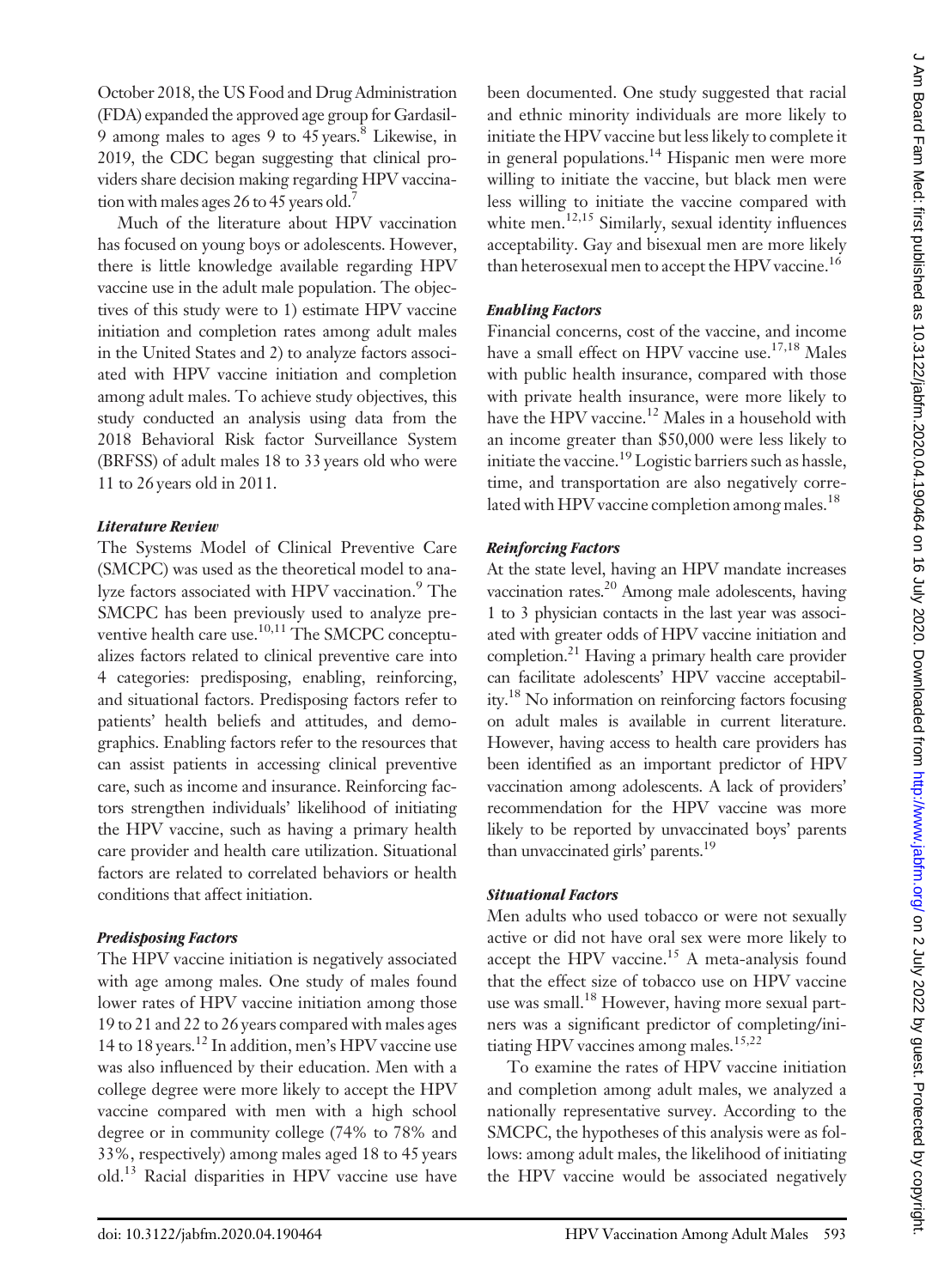with age, African American ethnicity, Hispanic ethnicity, Asian ethnicity, people living with partner(s), high-HPV-risk behaviors, and health care cost, but the HPV vaccine likelihood would be associated positively with education levels, family income, health insurance coverage, health care satisfaction, health care utilization, and general health conditions. We also hypothesized that these factors would be associated with the HPV vaccine completion in the same directions.

### **Methods**

### Data Resource

Data for this study were taken from the 2018 Behavioral Risk factor Surveillance System (BRFSS). The BRFSS was designed to collect data on health behaviors and use of preventive services from the noninstitutionalized adult population ( $\geq 18$  years) across all states within the United States.<sup>23</sup> By using a disproportionate stratified sample design for their landline samples, the BRFSS is the largest continuously conducted health survey system in the US, which provides nationally representative data. Based on the 2011 HPV vaccine recommendation, we focused on the upper range of the permissible male vaccination age of 26 years. During data collection in 2018, individuals aged 26 years in 2011 would have been 33 years old. Our sample included 3228 males 18 to 33 years old who participated in the 2018 BRFSS and responded to the HPV-related questions.

### Measures

### Outcome Variables

There are 2 outcome variables in this analysis. The first dependent variable for this study is a dichotomous variable of HPV vaccine initiation (yes/no), which describes whether respondents initiated the HPV vaccine. The BRFSS asked male participants, "Have you ever had the HPV vaccination (Gardasil)?" The second dependent variable includes response options for individuals who completed either a 2-dose or 3-dose schedule (yes/no), depending on if they initiated the vaccine sequence before or after their 15th birthday, according to the CDC's recommendation guidelines."

### Explanatory Variables

The independent variables were selected based on the SMCPC. Four independent variable groups describing predisposing factors, enabling resources, reinforcing factors, and situational factors were analyzed for both dependent variables.

In this analysis, the predisposing variable group included the following demographic factors (age and race) and social-structural factors (levels of education and living with a partner  $[1 = yes$  and  $0 = no]$ ). The variable "living with a partner(s)" describes people who were married or living with their partners. Dummy variables, non-Hispanic White, Black, Hispanic, and Others described self-identified ethnicity, and non-Hispanic Whites was the reference. Respondents' education level was rated from 1 to 6:  $1 =$  never attended school,  $2 =$  elementary,  $3 =$  some high school, 4 = high school graduate, 5 = some college, 6 = college graduate or higher.

The enabling variable group included family income, health care insurance, health care cost, and satisfied with the care received. Health care insurance is a dichotomous variable measuring whether in the past 12 months, the respondents ever needed to see a doctor but could not due to lacking health care insurance  $(1 = no$  and  $0 = yes)$ . Health care cost is a dichotomous variable measured whether the respondents had a time in the past 12 months when they needed to see a doctor but could not because of cost  $(1 = \text{affordable and } 0 = \text{unaffordable}).$ Respondents' family income was measured from 1 to  $8: 1 =$  Less than \$10,000,  $2 = $10,000$  to less than \$15,000,  $3 = $15,000$  to less than \$20,000,  $4 =$ \$20,000 to less than \$25,000,  $5 = $25,000$  to less than \$35,000,  $6 = $35,000$  to less than \$50,000,  $7 =$ \$50,000 to less than \$75,000,  $8 = $75,000$  or more. Satisfied with care received was a variable that measured the levels of satisfaction of received health care:  $1 = not at all satisfied, 2 = somewhat$ satisfied, and 3 = very satisfied.

The reinforcing variable group included routine checkups and having a primary health care professional(s)  $(1 = yes \text{ and } 0 = no)$ . The routine checkups measured the length of time since last routine checkup  $(1 = never, 2 = 5 or more years ago,$  $3 =$ more than 2 years but less than 5 years ago,  $4 =$ more than 1 year but less than 2 years ago,  $5 = any$ time less than 12 months ago).

The situational variable group included high-HPV-risk behaviors  $(1 = yes \text{ and } 2 = no)$  and general health condition. The high-HPV-risk behaviors measured whether the respondents have used intravenous drugs/substances, or have been treated for sexually transmitted diseases, or have given or received money or drugs in exchange for sex during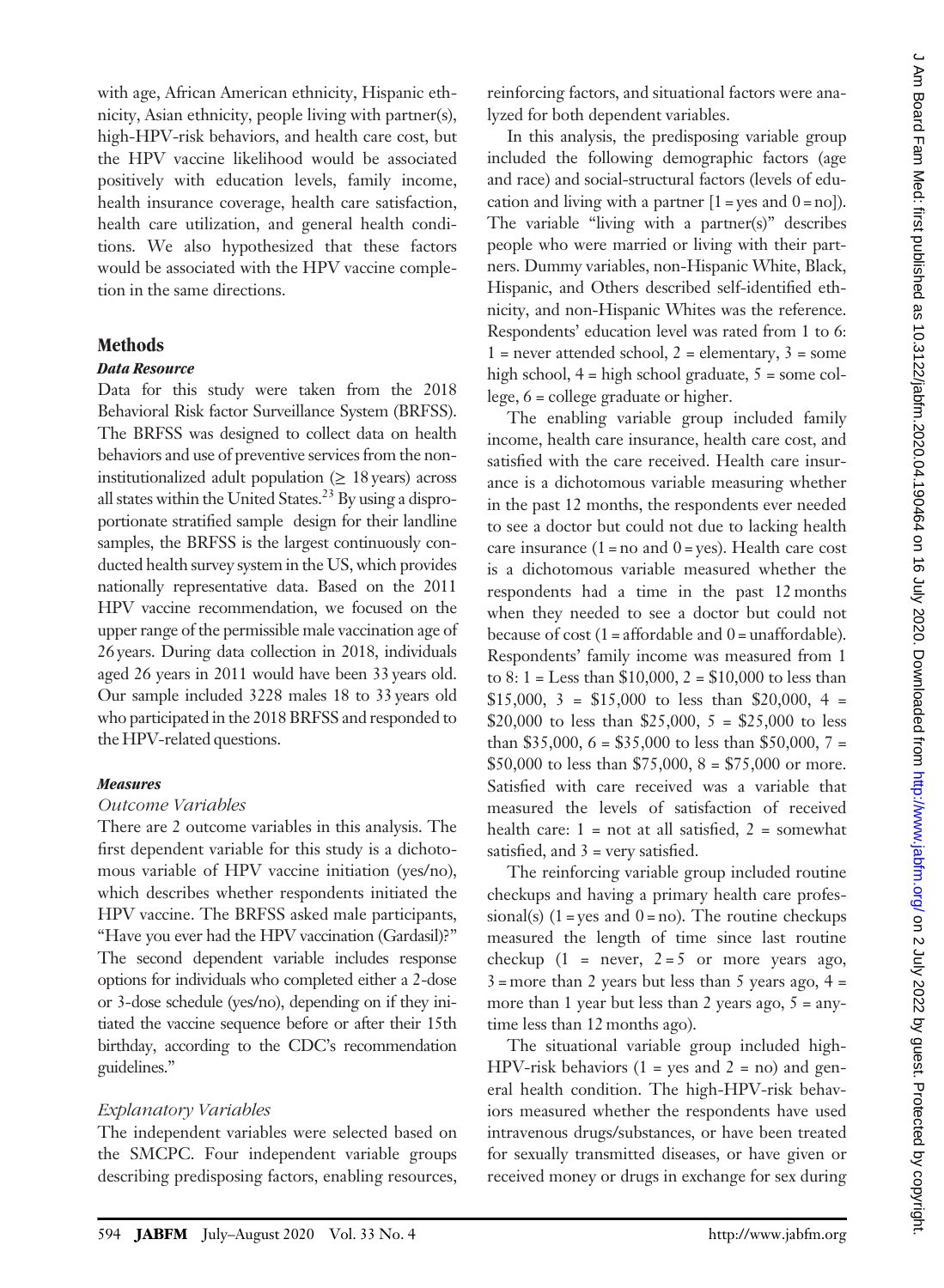the past 12 months preceding the 2018 BRFSS interview. Respondents' general health condition was measured by rating 1 to 5 (1 = poor, 2 = fair,  $3 = \text{good}, 4 = \text{very good}, 5 = \text{excellent}.$ rate

## Data Analysis

General characteristics of respondents were described by calculating the frequencies, percentages, averages, and standard deviations. The associations between the independent and dependent variables were examined by 2 binomial logistic regression models. The multicollinearity diagnostic of participants was examined. No multicollinearity problem was identified in the 2 binomial logistic regression models. All analyses employed sampling weights provided by the 2018 BRFSS. Data analysis was conducted with STATA 12.0 software (StataCorp, College Station TX).

# Results

### Descriptive Statistics

The average age of participants was 25.86 years (SD = 4.64) (Table 1). Of the 3228 participants,

Table 1. Sample Characteristics (n = 3228)

| <b>Predisposing Factors</b>                     |             |  |
|-------------------------------------------------|-------------|--|
| Age (mean, SD)                                  | 25.86, 4.64 |  |
| Race $(n, %)$                                   |             |  |
| non-Hispanic white                              | 1683, 52.1% |  |
| African American                                | 413, 12.8%  |  |
| Hispanic                                        | 537, 16.6%  |  |
| Asian                                           | 374, 11.6%  |  |
| Living with partner(s) (yes; $n$ , %)           | 829, 25.7%  |  |
| Education (mean SD)                             | 4.78, 0.95  |  |
| <b>Enabling factors</b>                         |             |  |
| Family income (mean, SD)                        | 5.99, 1.79  |  |
| Unable to see doctors because of                |             |  |
| Health care cost (yes; $n$ , %)                 | 44, 1.4%    |  |
| Health care insurance (yes; $n$ , %)            | 67, 2.1%    |  |
| Satisfied with care received (mean, SD)         | 2.56, 0.27  |  |
| Reinforcing factors                             |             |  |
| Routine Checkups (mean, SD)                     | 4.24, 1.10  |  |
| Have health care professional(s) (yes; $n$ , %) | 1778, 55.1% |  |
| Situational factors                             |             |  |
| High-HPV-risk behaviors (yes; n, %)             | 498, 15.4%  |  |
| General health condition (mean, SD)             | 3.70, 0.96  |  |

Education:  $4.85$  = high school graduate; family income:  $6.17$  = \$35,000, to less than \$50,000; satisfied with care received:  $2.56$  = very satisfied; routine checkups:  $4.25$  = more than 1 year but less than 2 years; general health condition: 3.62 = good. HPV, Human Papillomavirus; SD, standard deviation.

Table 2. HPV Vaccination Initiation and Completion Rates among Adult Males (n = 3228)

|                                    | n, %/Mean, SD                                                            |  |  |
|------------------------------------|--------------------------------------------------------------------------|--|--|
| HPV vaccination initiation<br>rate | 454, 14.1%                                                               |  |  |
| rate                               | HPV vaccination completion 161, 35.5% (of participants who<br>initiated) |  |  |

HPV, Human Papillomavirus; SD, standard deviation.

more than half were non-Hispanic whites (52.1%), 12.8% were African American, 16.6% were Hispanic, and 11.6% were Asian. A quarter of participants were living with partner(s). As well, 55.1% had health care professionals and 15.4% reported having high-HPV-risk behaviors.

Participants' average level of education was high school graduate (SD = 0.95). Their average general health condition was good  $(SD = 1.00)$ . The average family income was \$35,000 to less than \$50,000  $(SD = 1.79)$ . The average time of having routine checkups was more than 1 year but less than 2 years  $(SD = 1.10)$ . On average, participants were very satisfied with their health care experiences  $(SD =$ 0.27). Few participants reported that lack of health insurance  $(n = 44, 1.4\%)$  or unaffordable health care costs ( $n = 67, 2.1\%$ ) were barriers to accessing health care.

# HPV Vaccination Initiation and Completion Rates

In the United States, the HPV vaccine initiation rate among males 18 to 33 years old was 14.1% (Table 2). The HPV vaccine completion rate among males ages 18 to 33 years old was 35.4% of adult males who initiated.

# Multivariate Analysis Results

Among adult males in the United States, the likelihood of initiating HPV vaccine negatively associated with age (odds ratio  $[OR] = 0.87, P < .00$ ) and living with partner(s) (odds ratio  $[OR] = 0.53$ ,  $P < .01$ ), but this likelihood was positively associated with the levels of education (OR = 1.49,  $P$  < .00), having routine checkups (OR = 1.29,  $P < .05$ ), having a primary health care provider  $(OR = 1.51,$  $P < .05$ ), and having high-HPV-risk behaviors  $(OR = 1.53, P < .01)$  (Table 3). Among adult males in the United States, the likelihood of completing a 3-dose HPV vaccine schedule negatively associated with age (OR =  $0.85$ ,  $P < .00$ ) but positively associated with the levels of education (OR = 1.64,  $P$  <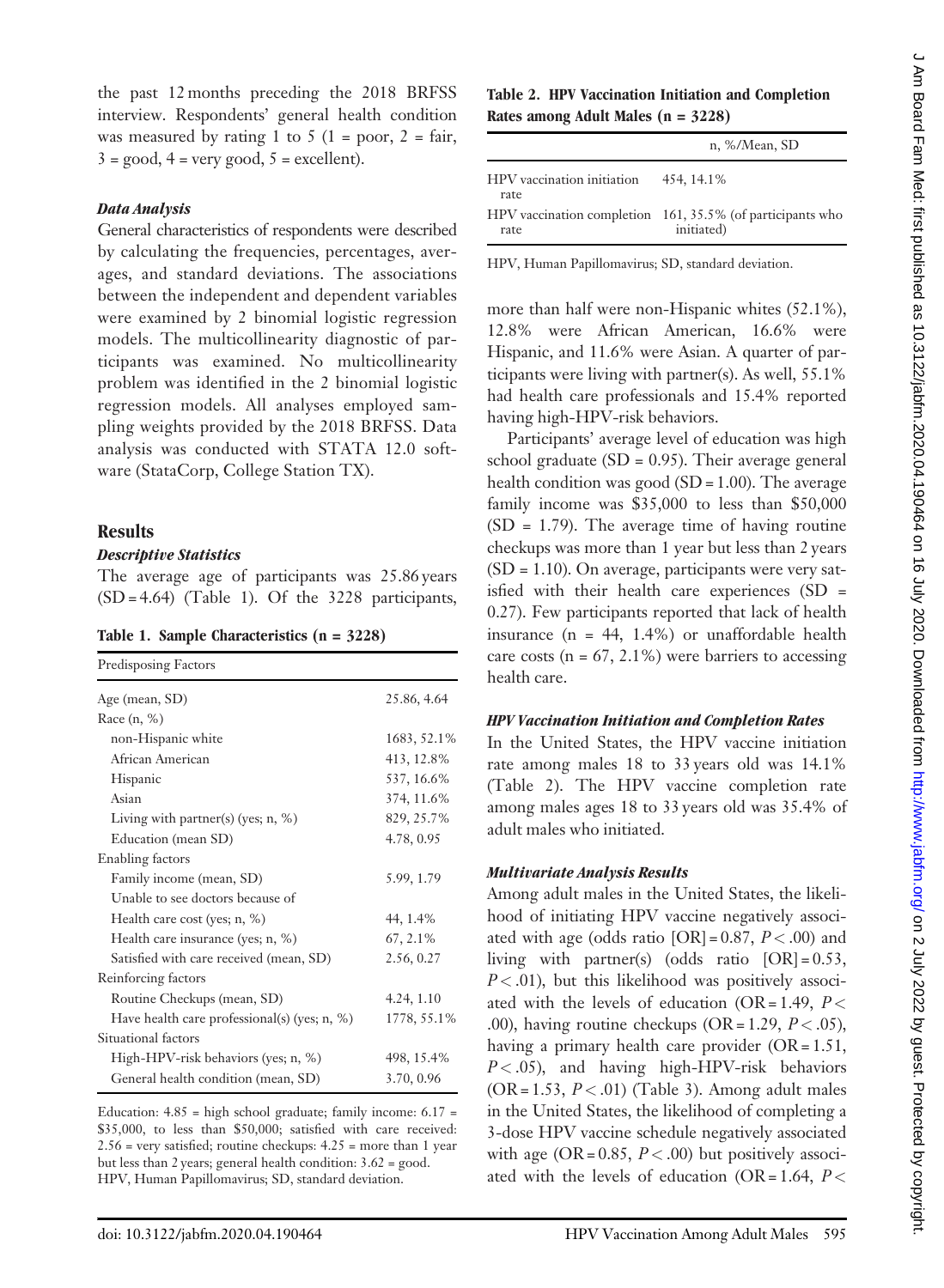.01), having routine checkups (OR = 1.45,  $P < .05$ ), and having high-HPV-risk behaviors (OR = 1.79,  $P < .05$ ).

### **Discussion**

Using national vaccination data from the 2018 BRFSS, this study estimated that the HPV vaccine initiation rate among US adult males (18 to 33 years old) was 14.1% and the HPV vaccine completion rated was 35.4%. This study's estimated HPV vaccination rate among adult males is higher, but the completion rate among adult males is lower than statistics reported in  $2013<sup>6</sup>$  Based on these rates, we estimate that about 22.7 million adult males (18 to 33 years old) initiated HPV vaccines and 8.0 million adult males (18 to 33 years old) completed all shots of the HPV vaccine in the United States Given that the HPV vaccine can reduce the risk of genital warts, penile cancer, anal cancer, and oral cancer among adult males, and prevent the spread of HPV to their sexual partners,  $2^{4,25}$  it is important to increase HPV vaccine completion rates among adult males.

### Predisposing Factor

The results of our analyses partially supported our hypothesis. HPV vaccine initiation and completion were both negatively associated with age. According to the CDC's recommendation, age is the most important factor of receiving HPV vaccines. People are recommended to initiate HPV vaccine as early as possible after 11 years old. Therefore, older adult males were significantly less likely to have the HPV vaccine. In addition, adult males who were married were less likely to be vaccinated for HPV. Marriage can reduce the likelihood of initiating an HPV vaccine, and there are 2 plausible reasons. First, marital status is positively associated with age. Second, HPV vaccine is targeting primarily those at-risk for sexually transmitted infections, and having a stable sexual relationship with a partner may undermine vaccination.<sup>25</sup> However, our analysis suggested that if a male had initiated the HPV vaccine, living with a partner would not reduce their likelihood of completing all shots of HPV vaccines.

Education was identified as a significant factor positively associated with HPV vaccine initiation and completion among adult males. Men with higher levels of education were more likely to initiate an HPV vaccine. Previous studies suggested that men with higher levels of education have higher acceptance of the HPV vaccine.<sup>15,22</sup> The potential explanation may be that people with higher levels of education have more exposure to HPV knowledge and have a higher awareness of the HPV vaccine.<sup>22</sup>

Notably, we found no evidence of racial disparities in HPV vaccine initiation nor completion among males.<sup>26</sup> African Americans and other minority groups are disproportionately affected by the HPV infection.<sup>5</sup> If vaccination rates by race do not change drastically, then we may expect a decrease in the number of HPV infections among males.

### Reinforcing Factors

Having routine checkups and a primary doctor are important factors for males' HPV vaccine use. Males who had routine checkups more often were more likely to complete the scheduled doses of HPV vaccine. A systematic review of factors associated with HPV vaccine uptake demonstrated that more health care utilization and having a health care provider could facilitate HPV vaccine uptake.<sup>27</sup> Health care providers play an essential role in providing HPV-related information and assisting patients in initiating the vaccine series. $27$ Another prior study reported that the participants who received a provider recommendation for the HPV vaccine were 4 times more likely to receive an HPV vaccine than the participants who did not receive a recommendation.28 Visiting doctors for routine checkups and/or having a health care provider may provide more opportunities for receiving HPV-related knowledge and HPV vaccine information.

#### Situational Factors

Men with high-HPV-risk behaviors (injection drug use, having sexually transmitted disease(s), and exchanging money or goods for sex) were more likely to be vaccinated, which was a promising finding regarding the importance of vaccinating men at high risk of HPV infection. This finding suggested that public health vaccination efforts targeting populations at high risk of HPV infection have been successful. Injection drug use, having sexually transmitted disease(s), and engaging in sex work can significantly increase the risk of  $HPV$  infection.<sup>2</sup> Therefore, the CDC pays extra attention to sexual minority men and immunocompromised men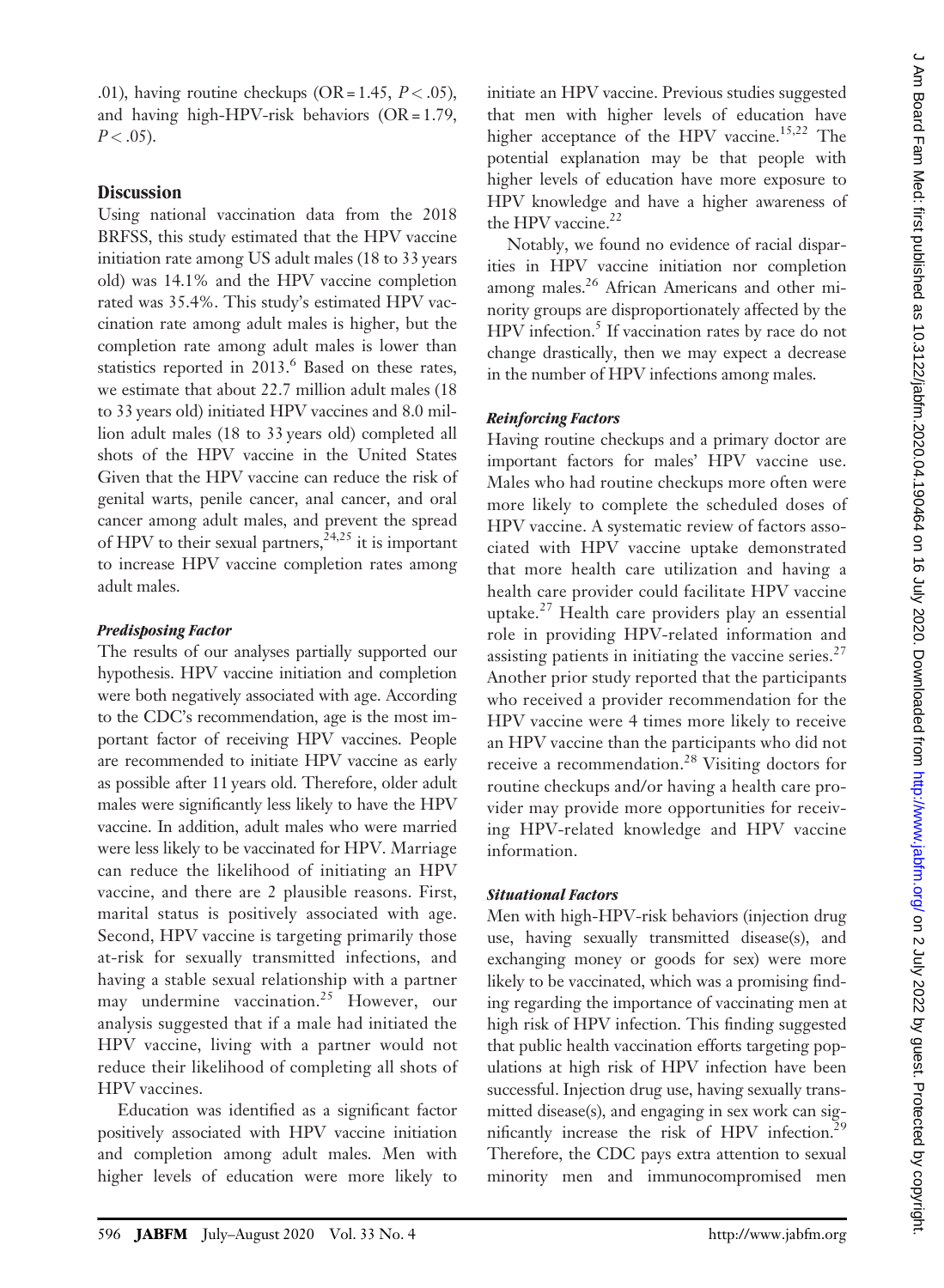(including those with HIV infection) by adjusting their recommended age up to 45 years old for vaccination. $\frac{7}{1}$  In addition, men with high HPV risk are more likely to receive HPV vaccine recommendations from health care providers, which potentially increases the likelihood of HPV vaccine initiation.<sup>30</sup>

### Limitation

The study findings should be interpreted within its limitations. First, this analysis did not focus on males regarding to the FDA's recent age updates. This study analyzed factors associated with adult males' HPV vaccination status. To better understand adult males' HPV vaccination behaviors, future studies should focus on males who received HPV vaccinates in their adulthood (who ages 18 to 45 years old). Second, this study could not analyze the role of health literacy on HPV vaccination among US men. The 2018 BRFSS did not measure HPV-related knowledge, beliefs, attitudes, and HPV vaccine awareness, even though these factors are documented in the literature as strong predictors of accepting the HPV vaccine among general populations. Second, we were not able to identify the gay, bisexual, and other men who have sex with men, transgender people, and immunocompromised persons (including those with HIV infection) who were highly recommended by the CDC for HPV vaccines. Future studies may focus on these populations who are at high risk of HPV infection. Despite these limitations, our study estimated the national HPV vaccination rate among adult males by using data from the first year of BRFSS HPV vaccination data and reported adult males' HPV vaccination.

### **Conclusions**

In this study, we reported the HPV vaccination rate among adult men in the United States and analyzed factors associated with HPV vaccine initiation and completion among males aged 18 to 33 years old. Having the HPV vaccination is not only beneficial for preventing cancer-causing infections and pre-

Table 3. Factors Associated with HPV Vaccination Initiation and Completion (n = 3228)

|                                                                     | <b>HPV</b> Vaccine Initiation |            | HPV Vaccine Completion |            |
|---------------------------------------------------------------------|-------------------------------|------------|------------------------|------------|
|                                                                     | Odds Ratio                    | <b>RSE</b> | Odds Ratio             | <b>RSE</b> |
| Predisposing Factors                                                |                               |            |                        |            |
| Age                                                                 | $0.87*$                       | 0.02       | $0.85*$                | 0.02       |
| Race (non-Hispanic Whites)                                          |                               |            |                        |            |
| African American                                                    | 1.06                          | 0.25       | 0.87                   | 0.37       |
| Hispanic                                                            | 0.88                          | 0.27       | 0.71                   | 0.42       |
| Asian                                                               | 1.71                          | 0.69       | 0.87                   | 0.39       |
| Living with partner(s) (single)                                     | $0.52^+$                      | 0.02       | 0.85                   | 0.26       |
| Education                                                           | $1.49*$                       | 0.17       | $1.64^{\dagger}$       | 0.31       |
| <b>Enabling Factors</b>                                             |                               |            |                        |            |
| Family income                                                       | 0.94                          | 0.06       | 0.97                   | 0.07       |
| Health care insurance (not a barrier)                               | 0.61                          | 0.42       | 0.83                   | 0.70       |
| Healthcare cost (not a barrier)                                     | 0.61                          | 0.32       | 0.59                   | 0.61       |
| Satisfied with care received                                        | 1.25                          | 0.32       | 1.50                   | 0.50       |
| Reinforcing Factors                                                 |                               |            |                        |            |
| Routine Checkups                                                    | 1.29 <sup>‡</sup>             | 0.15       | $1.45^+$               | 0.25       |
| Have health care professional(s) (no)                               | $1.51^+$                      | 0.33       | 1.49                   | 0.51       |
| Situational Factors                                                 |                               |            |                        |            |
| High-HPV-risk behaviors (no)                                        | $1.53^+$                      | 0.35       | $1.79^{\ddagger}$      | 0.58       |
| General health condition                                            | 1.04                          | 0.11       | 1.06                   | 0.14       |
| Wald's $\chi^2$ = 105.51, P = .00, Wald's $\chi^2$ = 64.82, P = .00 |                               |            |                        |            |

RSE, robust standard error; HPV, Human Papillomavirus.

 $*P < .00$ .

 $^{\dagger}P < .01$ .

 $^{\ddagger}P < .05$ .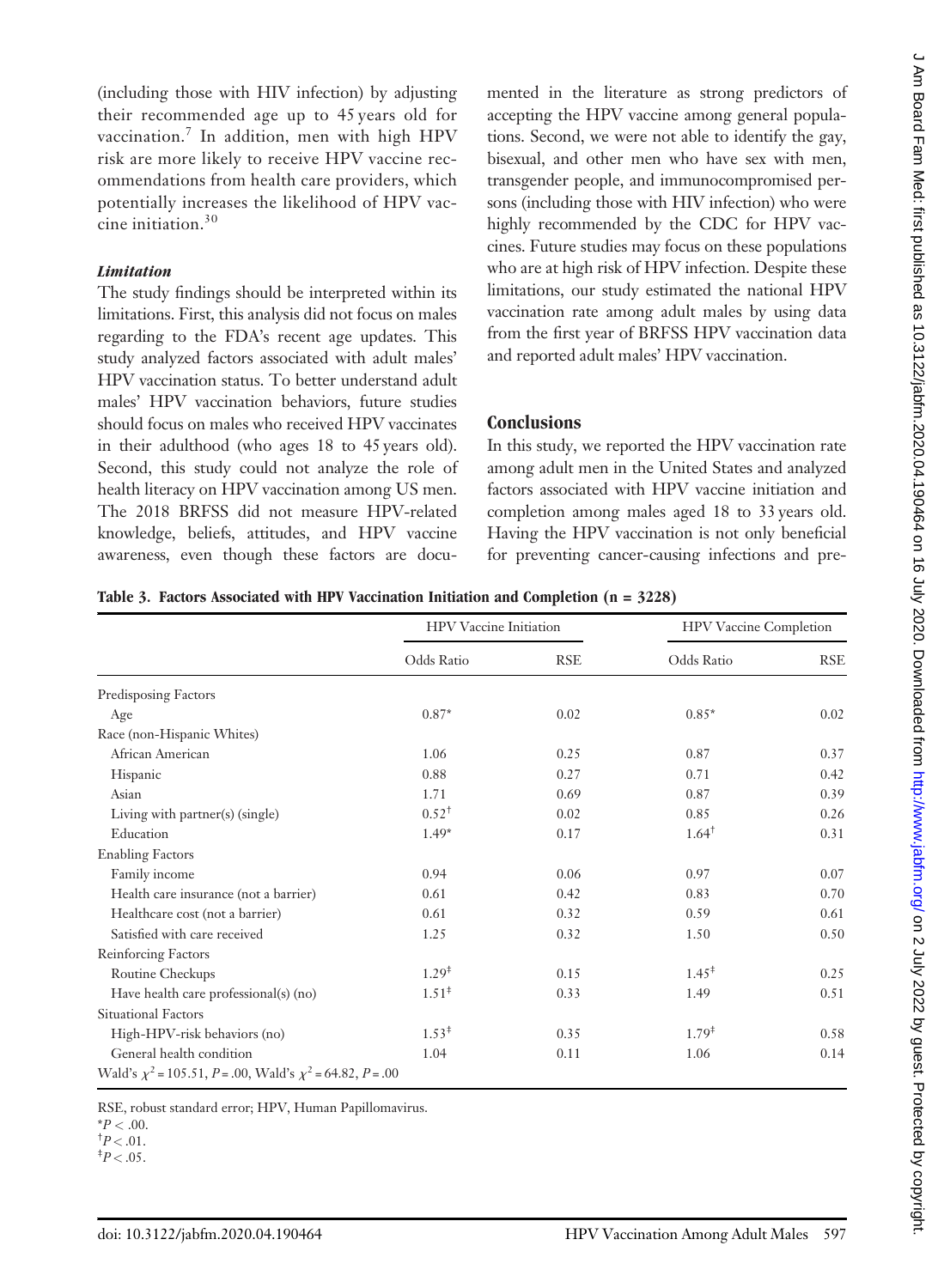cancers in males but is also an effective strategy to stop the spreading of HPV infection to their sexual partners. In this study, we found that males of younger age, with higher education levels, who more often participate in routine checkups, who have a health care provider, and who engage in high-HPV-risk behaviors were more likely to have initiated the HPV vaccine. Furthermore, men with higher education levels, more frequent routine checkups, and who engage in high-HPV-risk behaviors were more likely to have completed the HPV vaccines. To promote the prevention of HPVrelated diseases, it is important to encourage adult males to designate a primary care provider and have routine checkups. These protective factors are significant in the promotion of HPV vaccination among males. Promoting access to health care resources may improve current HPV vaccination rates among males. Financial incentives, such as cost-reduction strategies or efforts to limit out-ofpocket costs may effectively increase the HPV vaccination rate among males in the US In addition, it is important for health care providers to share information regarding HPV vaccines with adult males who experience any of the factors related to HPV vaccination or infection.

In addition, the findings of our study confirmed that public health systems should focus on vaccinating males at high risk of HPV infection, including people with a history of injection drug use, sexually transmitted infection(s), or exchanging money or goods for sex. To maximize the HPV vaccination coverage among males, US health care systems should consider encouraging health care practitioners to recommend the HPV vaccination to males at high risk of HPV infection across various health care settings, including primary care facilities and emergency rooms. Possible areas for future research should include studying HPV vaccination among gay, bisexual, and men who have sex with men, transgender people, and people infected with HIV. Effectively increasing HPV vaccination among men in the United States requires effort in both macro (health care policy and health care systems) and micro (health care providers) practice (Table 3).

To see this article online, please go to: [http://jabfm.org/content/](http://jabfm.org/content/33/4/592.full) [33/4/592.full](http://jabfm.org/content/33/4/592.full).

### References

1. Centers for Disease Control and Prevention. Cancers Associated with Human Papillomavirus, United States—2012–2016 | CDC. U.S. Cancer Statistics Data Briefs. [https://www.cdc.gov/cancer/](https://www.cdc.gov/cancer/uscs/about/data-briefs/no10-hpv-assoc-cancers-UnitedStates-2012-2016.htm) [uscs/about/data-briefs/no10-hpv-assoc-cancers-](https://www.cdc.gov/cancer/uscs/about/data-briefs/no10-hpv-assoc-cancers-UnitedStates-2012-2016.htm)[UnitedStates-2012-2016.htm.](https://www.cdc.gov/cancer/uscs/about/data-briefs/no10-hpv-assoc-cancers-UnitedStates-2012-2016.htm) Published 2019. Accessed October 17, 2019.

- 2. McLemore MR. Gardasil: Introducing the New Human Papillomavirus Vaccine. Clin J Oncol Nurs 2006;10:559–60.
- 3. Tumban E, Peabody J, Tyler M, Peabody DS, Chackerian B. VLPs displaying a single L2 epitope induce broadly cross-neutralizing antibodies against human papillomavirus. PLoS One 2012;7:e49751.
- 4. Zhai L, Tumban E. Gardasil-9: a global survey of projected efficacy. Antiviral Res 2016;130:101–9.
- 5. Walker TY, Elam-Evans LD, Yankey D, et al. National, regional, state, and selected local area vaccination coverage among adolescents aged 13– 17 years—United States, 2018. MMWR Morb Mortal Wkly Rep 2019;68:718–23.
- 6. Han JJ, Beltran TH, Song JW, Klaric J, Choi YS. Prevalence of genital human papillomavirus infection and human papillomavirus vaccination rates among US adult men. JAMA Oncol 2017;3:810.
- 7. Centers for Disease Control and Prevention (CDC). Recommendations on the use of quadrivalent human papillomavirus vaccine in males–Advisory Committee on Immunization Practices (ACIP), 2011. Morbid Mortal Week Rep 2011;60:1705.
- 8. US Food and Drug Administration. FDA approves expanded use of Gardasil 9 to include individuals 27 through 45 years old. 2018. [https://www.fda.gov/](https://www.fda.gov/news-events/press-announcements/fda-approves-expanded-use-gardasil-9-include-individuals-27-through-45-years-old) [news-events/press-announcements/fda-approves](https://www.fda.gov/news-events/press-announcements/fda-approves-expanded-use-gardasil-9-include-individuals-27-through-45-years-old)[expanded-use-gardasil-9-include-individuals-27](https://www.fda.gov/news-events/press-announcements/fda-approves-expanded-use-gardasil-9-include-individuals-27-through-45-years-old) [through-45-years-old](https://www.fda.gov/news-events/press-announcements/fda-approves-expanded-use-gardasil-9-include-individuals-27-through-45-years-old). Accessed October 17, 2019.
- 9. Walsh JM, McPhee SJ. A systems model of clinical preventive care: an analysis of factors influencing patient and physician. Health Educ Q 1992;19:157–75.
- 10. Guo Y, Sims OT. HCV health policy developments in response to the national viral hepatitis action plan: a brief update. Soc Work Public Health 2017;32:77–81.
- 11. Guo Y, Cheng TC, Yun Lee H. Factors associated with adherence to preventive breast cancer screenings among middle-aged African American women. Soc Work Public Health 2019;34:646–56.
- 12. Thomas R, Higgins L, Widdice L, Chandler E, Ding L, Kahn J. Factors associated with HPV vaccination and accuracy of HPV vaccination self-report among 13 to 26 year-old men. J Adolesc Health 2016;12:819–27.
- 13. Liddon N, Hood J, Wynn BA, Markowitz LE. Acceptability of human papillomavirus vaccine for males: a review of the literature. J Adolesc Health 2010;46:113–23.
- 14. Spencer JC, Calo WA, Brewer NT. Disparities and reverse disparities in HPV vaccination: a systematic review and meta-analysis. Prev Med (Baltim) 2019;123:197–203.